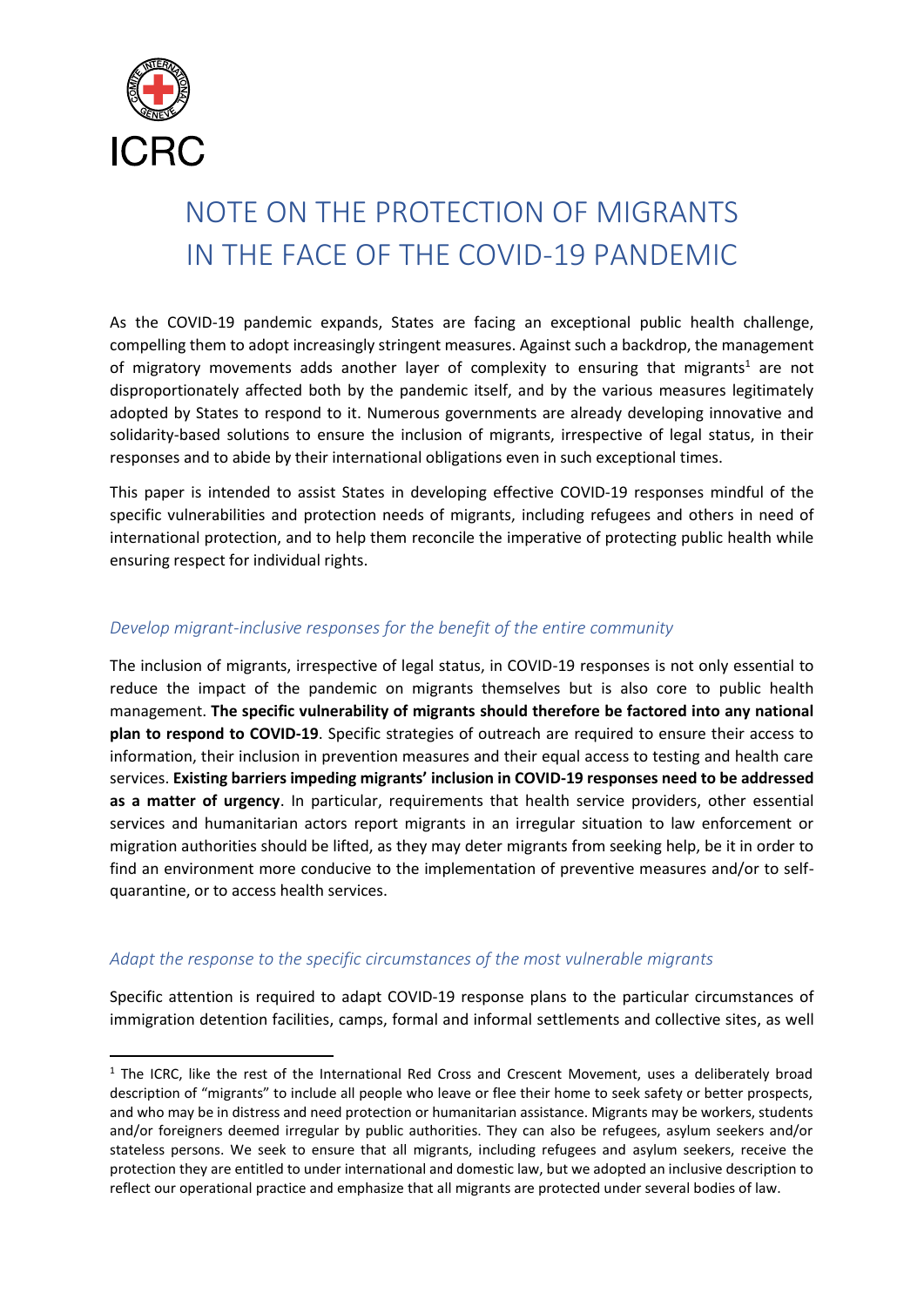as for migrants in transit or who are homeless. The impact of COVID-19 on destitute migrants, those occupying temporary or precarious jobs or relying on daily wages to subsist also needs to be addressed.

- ✓ As a matter of urgency, **access to emergency shelter/housing** suitable for the implementation of COVID-19 infection prevention and control measures should be offered, without barriers related to immigration status, to those who are homeless, in transit, released from detention or evacuated from camps and do not have alternative accommodation optionsin the community. Priority should be given to those whose condition renders them more vulnerable to complications derived from COVID-19 (i.e. the elderly, persons with underlying health conditions, unaccompanied children and families).
- ✓ For migrants dependent on social services and humanitarian aid to survive, **continuity of services**  and humanitarian assistance should be ensured, in a way that protects the safety of both migrants and staff<sup>2</sup>. Policies developed by States to mitigate the social and humanitarian impact of the economic downturn caused by COVID-19 on workers, as well as on vulnerable or marginalized groups, should be migrant-inclusive.
- ✓ **Comprehensive contingency plans that follow public health guidance are urgently required for collective sites, camps, formal and informal settlements, as well as immigration detention facilities**. Any lockdown, quarantine, or isolation measures that may be justified in such settings should be accompanied by adequate prevention measures and appropriate medical preparedness and response. These measures are extremely important to avoid exposing noninfected individuals to people infected by COVID-19 and ultimately increasing preventable morbidity and mortality among migrants, staff and the community.
	- In order to reduce or eliminate the circumstances of **detention<sup>3</sup>** that may increase the risk of transmission, and as done in a number of jurisdictions already, authorities should: take all possible measures to reduce the number of people subjected to new immigration detention orders; consider releasing people from immigration detention; and/or consider closing immigration detention facilities inadequate for the prevention and control of the infection and the management of individuals who fall sick<sup>4</sup>. Anyone diverted or released from detention should have access as needed to shelter, health and other essential services.

 $\overline{a}$ <sup>2</sup> The protection of staff, particularly health care workers, is indeed critical to the response. See WHO, *Rational use of personal protective equipment (PPE) for coronavirus disease (COVID-19)*, 19 March 2020, available at: [https://apps.who.int/iris/bitstream/handle/10665/331498/WHO-2019-nCoV-IPCPPE\\_use-2020.2-eng.pdf,](https://apps.who.int/iris/bitstream/handle/10665/331498/WHO-2019-nCoV-IPCPPE_use-2020.2-eng.pdf)  [accessed 27 March 2020].

<sup>&</sup>lt;sup>3</sup> Specific recommendations on the management of COVID-19 in detention facilities can be found in WHO, Preparedness, prevention and control of Covid-19 in prisons and other places of detention, Interim guidance, 15 March 2020, available at: [http://www.euro.who.int/en/health-topics/health-determinants/prisons-and](http://www.euro.who.int/en/health-topics/health-determinants/prisons-and-health/publications/2020/preparedness,-prevention-and-control-of-covid-19-in-prisons-and-other-places-of-detention-2020)[health/publications/2020/preparedness,-prevention-and-control-of-covid-19-in-prisons-and-other-places-of](http://www.euro.who.int/en/health-topics/health-determinants/prisons-and-health/publications/2020/preparedness,-prevention-and-control-of-covid-19-in-prisons-and-other-places-of-detention-2020)[detention-2020](http://www.euro.who.int/en/health-topics/health-determinants/prisons-and-health/publications/2020/preparedness,-prevention-and-control-of-covid-19-in-prisons-and-other-places-of-detention-2020) [accessed 06 April 2020].

<sup>&</sup>lt;sup>4</sup> For further details re the ICRC's policy on immigration detention, including the detention of children on migration-related grounds, see ICRC, *Policy paper on immigration detention*, April 2016, available at: [https://international-review.icrc.org/sites/default/files/irrc\\_99\\_19.pdf](https://international-review.icrc.org/sites/default/files/irrc_99_19.pdf) [accessed 4 April 2020], as well as ICRC, *Second Comment on the Global Compact for Safe, Orderly and Regular Migration – Focus on Immigration Detention*, 25 October 2017, available at: [https://www.icrc.org/sites/default/files/document/file\\_list/second](https://www.icrc.org/sites/default/files/document/file_list/second-icrc-comment.pdf)[icrc-comment.pdf](https://www.icrc.org/sites/default/files/document/file_list/second-icrc-comment.pdf) [accessed 25 March 2020].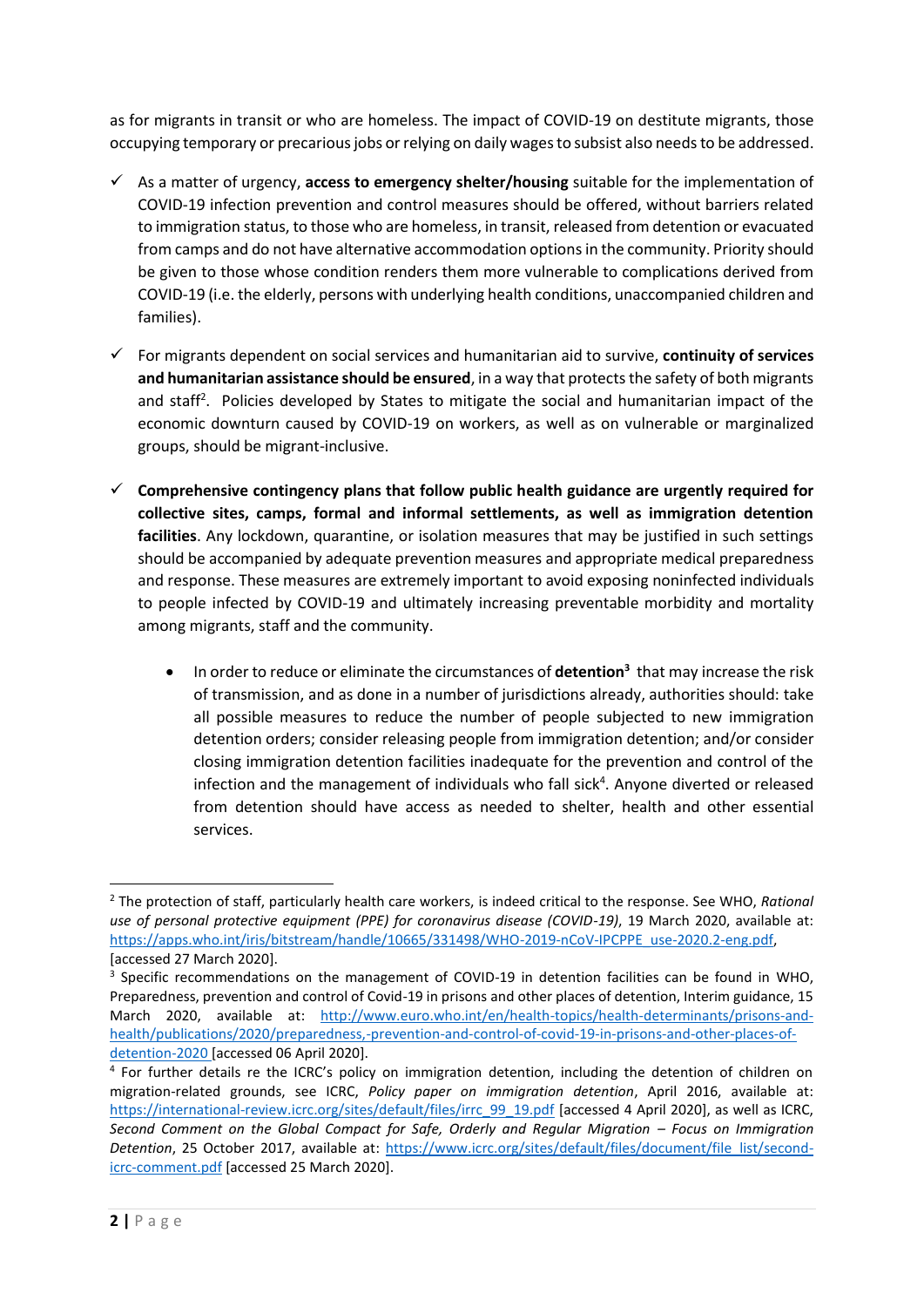- In all these cases, as well as when applying any alternatives to immigration detention**, it is important not to confuse restrictions on public health grounds with restrictive measures linked to migration**.
- Authorities should avoid establishing new **camps** where it can be expected that adequate prevention measures*<sup>5</sup>* will be impossible to implement. Serious consideration should be given, notably in situations of overcrowding or otherwise precarious living conditions, to either decongest the sites, with the priority evacuation of suspected cases of COVID-19 infection and vulnerable individuals, or to evacuate camps and settlements (be they formal or informal) as a whole. Camp closure as a contingency measure enabling people to leave overcrowded areas should be planned thoroughly with respect to public health guidance.

Important: None of the above-mentioned recommendations should be interpreted as promoting deportations or *a fortiori* expedited procedures of deportation.

### *Maintain access to asylum<sup>6</sup> and humanitarian exceptions to travel restrictions*

States are entitled to take measures to ascertain and manage public health risks, including those that could arise in connection with non-nationals arriving at their border. **Restrictions of movement and emergency border measures must comply with international law**. They must be non-discriminatory, as well as necessary, proportionate and reasonable to the aim of protecting public health.

When protection is not available in-country, cross-border displacement is often the only available option for people to avoid violations of fundamental rights, notably in situations of armed conflict and other situations of violence. Therefore, **avenues for asylum seekers to access international protection should be maintained**. The systematic rejection of all foreigners at the border in a manner that precludesthe admission of individuals in need of international protection, without measures to protect them against *refoulement*, are incompatible with States' obligations under international refugee law (IRL) and international human rights law (IHRL). **Because the principle of** *non-refoulement* **protects absolute and non-derogable rights, denial of access to territory without safeguards cannot be justified on the grounds of any health risk**. If such a risk is identified for an individual or a group of individuals, other measures can be implemented, such as testing and/or quarantine, which enables authorities to limit health risks to host populations, while respecting their international obligations.

**Humanitarian exceptions to travel restrictions should be maintained**, for instance to allow access to life-saving or otherwise critical medical care or family reunifications when a person is highly dependent and requires help to conduct daily activities. Resettlement procedures of a life-saving or otherwise critical character should resume without further delay.

**.** 

<sup>5</sup> Specific recommendations on the management of camps to face COVID-19 pandemic can be found in *IASC Interim Guidance scaling COVID-19 Outbreak Readiness and Response Operations in Camps and Camp-like Settings*, available at: [https://interagencystandingcommittee.org/other/interim-guidance-scaling-covid-19](https://interagencystandingcommittee.org/other/interim-guidance-scaling-covid-19-outbreak-readiness-and-response-operations-camps-and-camp) [outbreak-readiness-and-response-operations-camps-and-camp](https://interagencystandingcommittee.org/other/interim-guidance-scaling-covid-19-outbreak-readiness-and-response-operations-camps-and-camp) [accessed 25 March 2020].

<sup>6</sup> UNHCR, *Key Legal Considerations on access to territory for persons in need of international protection in the context of the COVID-19 response*, 16 March 2020, available at:

<https://www.refworld.org/docid/5e7132834.html> [accessed 4 April 2020].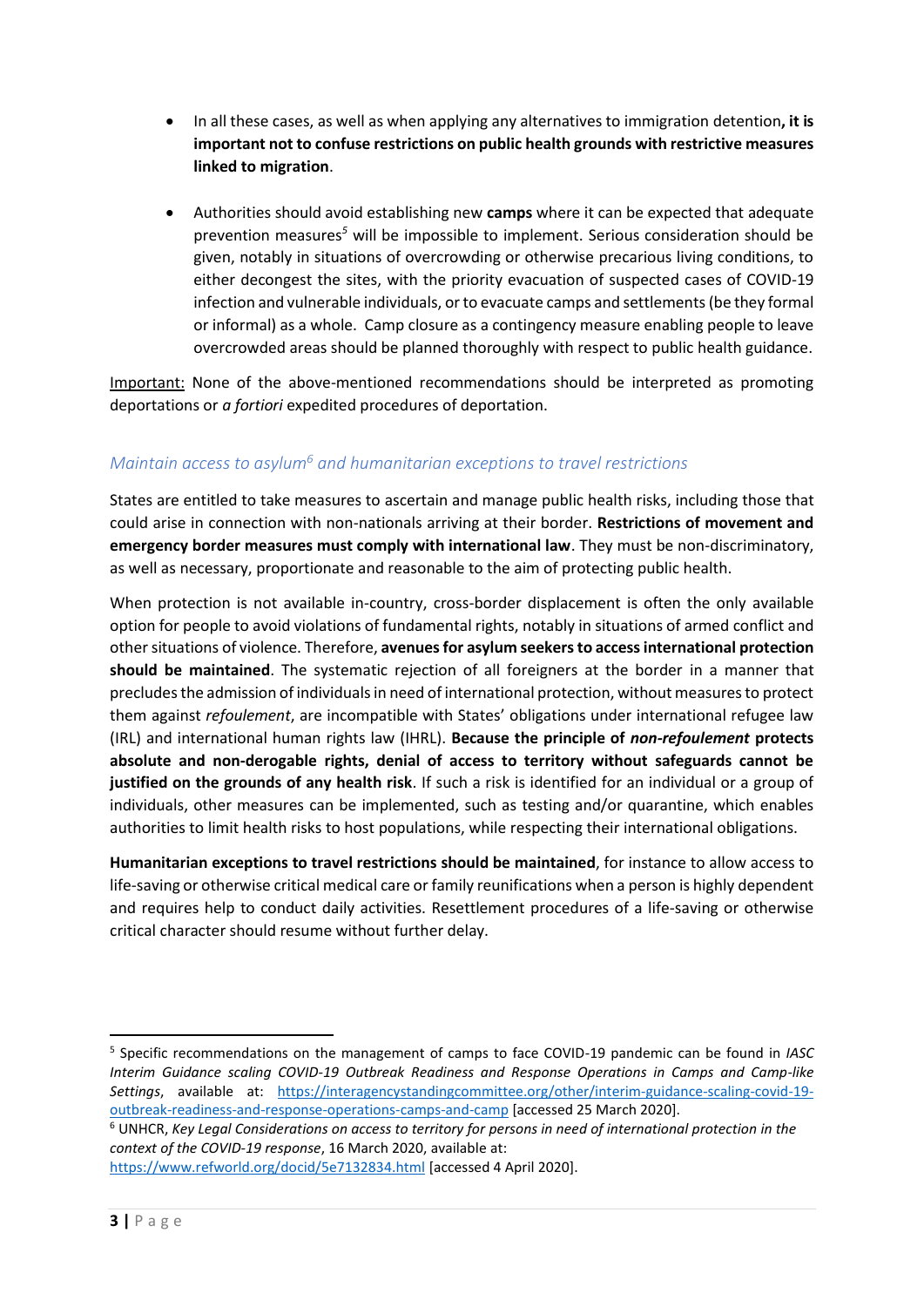#### *Ensure that migrants are treated humanely and protected against stigmatization and violence*

In all circumstances, **the primary concern should be to treat migrants humanely**, respect their rights under international law and to not expose them to unnecessary immediate or predictable health risks, while mitigating public health hazards. In the context of the implementation of exceptional measures and emergency border management measures to prevent the spread of the COVID-19 pandemic, and as in any other law enforcement situation, **force may only be used as a last resort and must respect human rights law and standards**. In line with IHRL, any use of force must be consistent with the principles and requirements of legality, necessity, proportionality, precaution and accountability<sup>7</sup>.

Furthermore, against a backdrop of already prevalent discrimination, migrants are at risk of being blamed for the propagation of the pandemic, exacerbating the risk of violence by communities or xenophobic groups. In situations where such a risk is identified, the authorities, including law enforcement agencies, have the **obligation to protect migrants** from abuse. Furthermore, authorities have a particular responsibility to refrain from feeding negative narratives against migrants and to counter such narratives.

#### *Preserve family unity and prevent migrants from going missing*

States should take all feasible measures to prevent family separation and the risk of migrants going missing or dying, including during management of border crossings, medical evacuations, and application of quarantine and other measures implemented in response to the outbreak of COVID-19 $8$ . In case family separation is required on health grounds, authorities should ensure that this is done in an orderly manner, and for the strictly necessary amount of time, while maintaining the possibility to communicate and maintain family contact. Measures should be taken, such as the systematic registration of persons admitted into medical/health or quarantine facilities, with a view to facilitate family reunification wherever possible or inform family members in-country or abroad in case of death.

#### *Favor international cooperation, solidarity and responsibility-sharing*

At a time of globalization and strong inter-dependence between countries confronted with the complex issue of managing migratory movements in the face of COVID-19, cooperation amongst States should prevail, as it is a prerequisite for the effectiveness of national, regional and international responses. When relevant, **decongestion or evacuation of camps** should be part of a broader mechanism of regional or international responsibility-sharing, when the capacity of a given country is likely to be overwhelmed. In situations where **migrants in transit** are stranded in border areas, coordination between authorities on both sides of the border should also prevail, taking into account: respective accommodation options, capacities for screening and testing, quarantine options when appropriate, available health care services, and possibilities of safe transportation. Considering furthermore that countries of return are mostly countries with weak health systems, **forced returns**

**.** 

<sup>&</sup>lt;sup>7</sup> ICRC, Comment on the Global Compact for Safe, Orderly and Regular Migration, 27 March 2017, available at: <https://www.icrc.org/en/document/icrc-comment-global-compact-safe-orderly-and-regular-migration> [accessed 4 April 2020]

<sup>8</sup> For further details on ICRC policy re missing migrants and their families, see ICRC, *Missing Migrants and their Families - Recommendations to Policy-makers*, August 2017, available at: <https://www.icrc.org/en/document/missing-migrants-icrc-recommendations-policy-makers> [accessed 25 March 2020].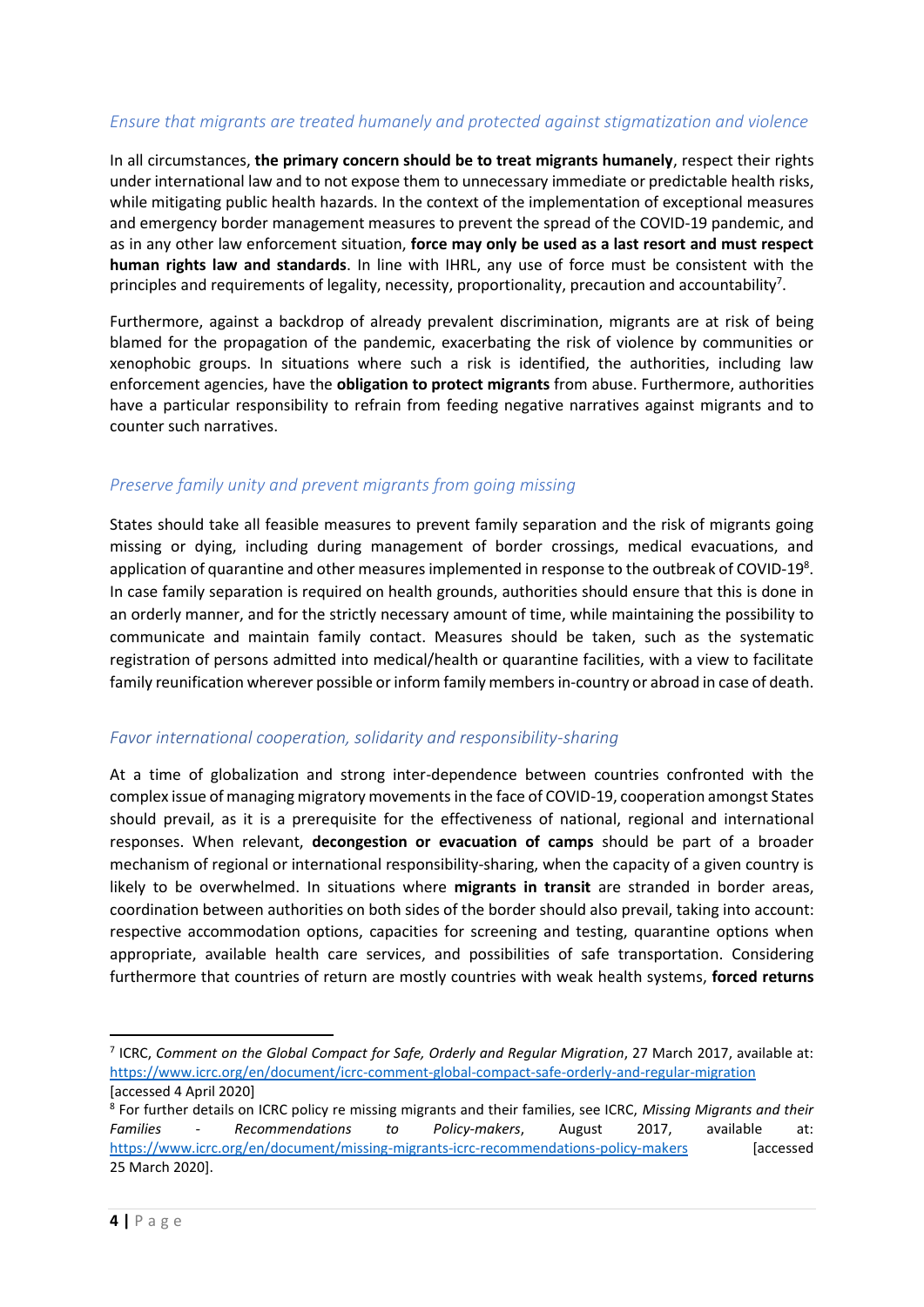and returns which are not of a strictly voluntary nature should be suspended, with a view to preventing the spread of the virus.<sup>9</sup>

#### *Regularly monitor the impact on migrants of the response to the COVID-19 pandemic*

The impact on migrants, irrespective of their legal status, of the COVID-19 pandemic and the related authorities' responses should be closely and regularly monitored with a view to adapting decisions taken, increasing their effectiveness, ensuring their legality under IHRL and IRL and minimizing their humanitarian impact.

## CONCLUSION

Drawing on its operational presence along migration routes, the ICRC, together with the volunteers and staff of the Red Cross and Red Crescent Movement, are already actively engaged in the humanitarian response to the COVID-19 pandemic: providing medical and forensic assistance; supporting detaining authorities; scaling up water supply and hygiene in settings particularly vulnerable and/or critical such as hospitals and detention facilities; raising awareness on prevention measures among migrant communities and contributing to their inclusion in the authorities' response; facilitating contact between separated family members etc. The ICRC recognizes the enormous challenges authorities are facing and the pressure under which public services are operating as they seek to respond to the COVID-19 pandemic. The ICRC, along with its Movement partners, stands ready to assist the authorities in the implementation of the present recommendations and their adaptation to the specificities of the challenges governments are facing in developing their responses to the pandemic.

*Geneva, 8 April 2020*

1

<sup>9</sup> This includes 'induced returns', 'constructive/ disguised expulsions' and assisted returns which are not of a strictly voluntary nature and/or that follow a decision of expulsion. Reference is made here to measures whereby States 'induce' or 'incentivize' returns by creating circumstances that have the effect of leaving a migrant with no real alternative other than returning, or that are intended to do so (e.g. dire living conditions; indefinite detention; lack of safety in host State). When a State cannot return a migrant in accordance with the principle of *non-refoulement* through direct measures (order to leave - effective remedy against the order – if lawful, enforcement of the order by State authorities), it should not take indirect or disguised measures that have the same effect.